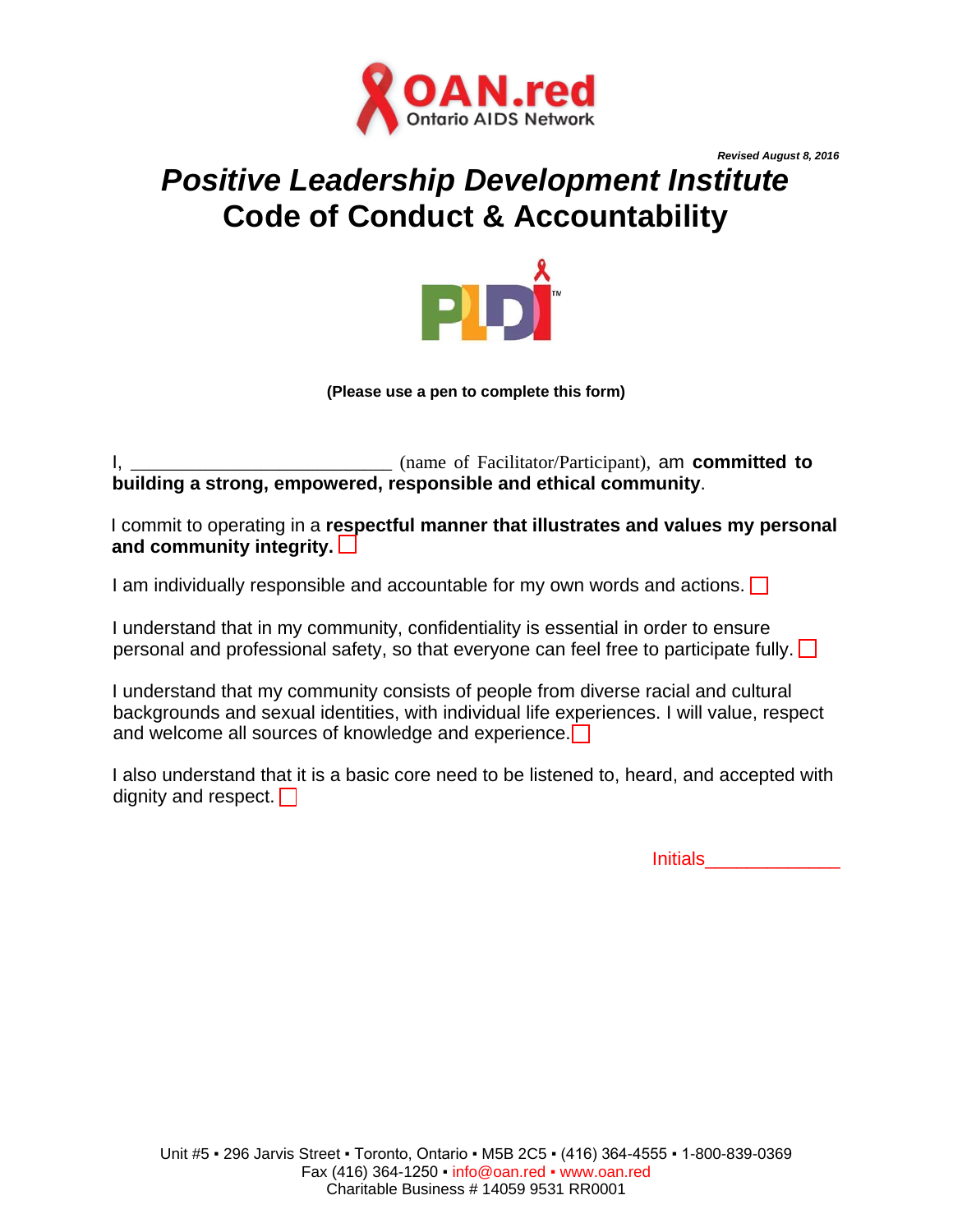

## *Positive Leadership Development Institute* **Code of Conduct & Accountability**



Persons attending Ontario AIDS Network-sponsored programs, conferences, retreats, workshops, etc., are expected to conduct themselves in an appropriate manner, displaying respect and consideration for all other persons participating;

Improper and disruptive conduct during sponsored programs will not be accepted or tolerated. Improper conduct includes, but is not limited to the following:

o breach of confidentiality; b) misuse of confidential information; c) unauthorized use of OAN materials and/or supplies; d) disruptive and/or abusive language; e) disruptive and/or abusive actions; f) willful neglect; g) disregard for policies; h) fighting; i) misuse of funds allocated for funding purposes.  $\Box$ 

Persons receiving funding from the OAN to attend or participate in sponsored programs are expected to attend all seminars, workshops, sessions, etc., which are part of the OAN-sponsored programs.

(Exceptions will apply regarding health-related and/or exceptional circumstances. It is the responsibility of the individual to inform their representatives as to the reason for lateness or absence.)

Failure to comply with this code, will result in:

o Being asked to cease their actions; b) being asked to leave the program, conference, retreat, workshop, etc.; c) denial of admittance and/or funding for future OAN program; d) being subject to further disciplinary action.

You are expected to follow these guidelines while attending any OAN event

Initials\_\_\_\_\_\_\_\_\_\_\_\_\_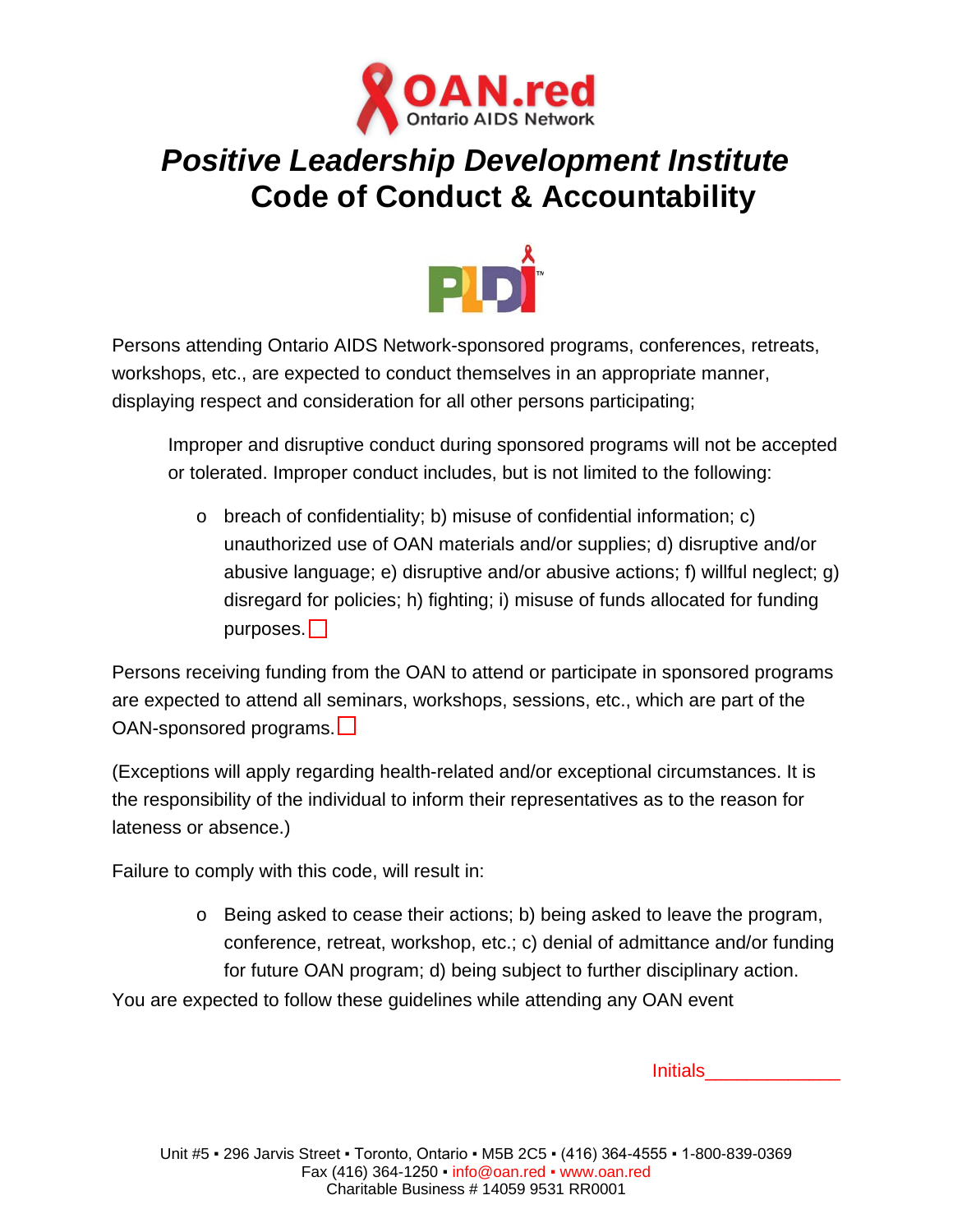

## *Positive Leadership Development Institute* **Code of Conduct & Accountability**



# **Accountability**

I understand that as part of this community, my actions and words impact others within the community.

Therefore, I agree and take responsibility for the following:

I am individually accountable for my words and actions at all times through all types of communication, in which I participate (personal, electronic, via a social network, etc.). I accept responsibility to be accountable for any harm to an individual, group or community.  $\Box$ 

In the event that I may have caused harm to someone, I will take responsibility and deal directly with the person or persons that I have harmed, in order to find a mutual resolution.

If a mutual resolution is not found, then I will acknowledge that I need some assistance, and will consult with a member(s) of the PLDI manager to help me and the person or persons I have harmed to find a resolution.  $\Box$ 

When I perceive that a breach of the Code of Conduct has occurred, by myself or others, I will bring my concerns to the PLDI manager  $\Box$ 

Initials\_\_\_\_\_\_\_\_\_\_\_\_\_